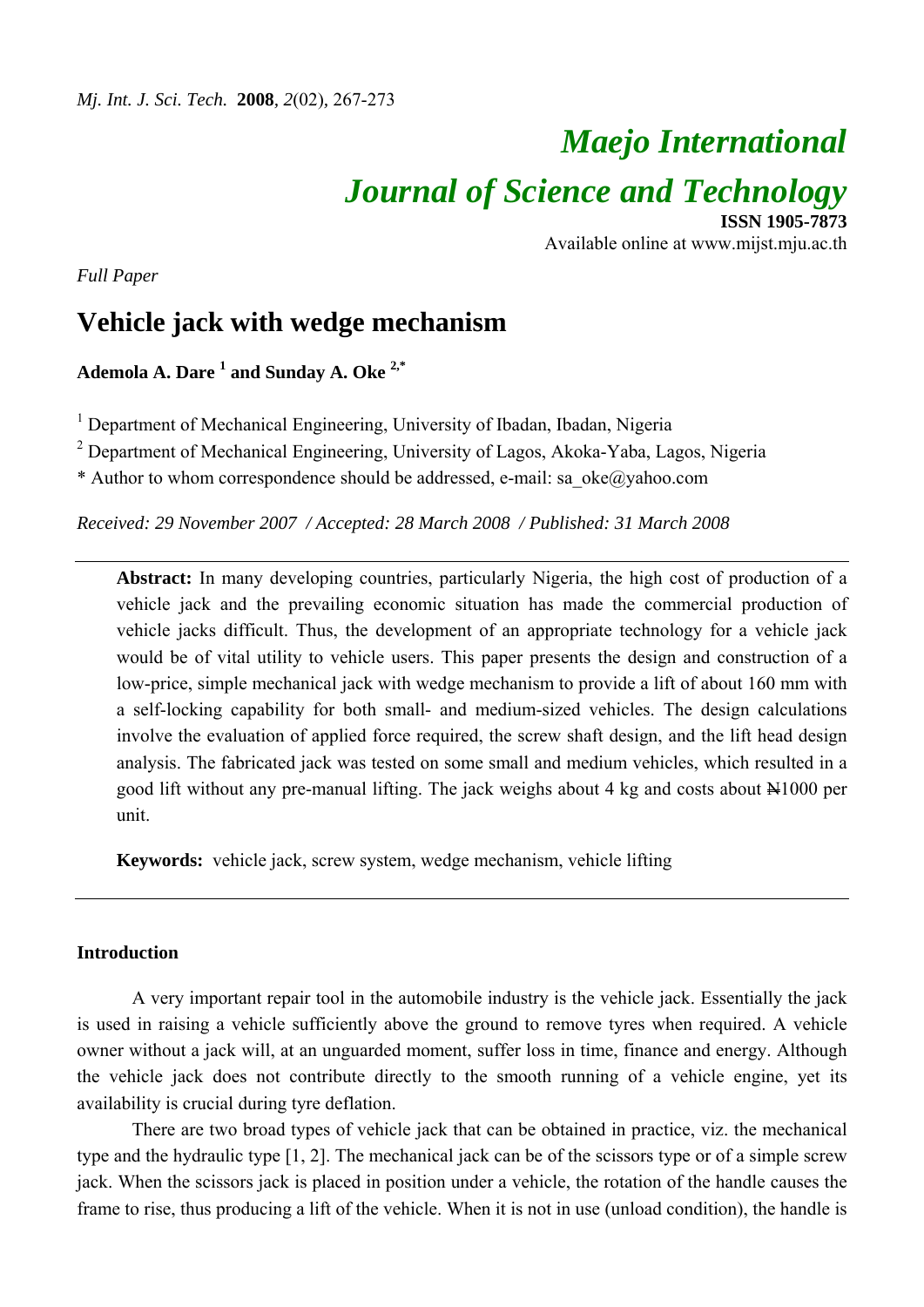given reverse rotation, which collapses the frame and makes it compact enough for packaging. For a simple screw jack in operation, two gearwheels are meshed so that their shafts are at an angle of  $90^{\circ}$  to form a bevel gear. One gearwheel locates the handle while the other contains an internal thread in its bone that meshes with the load screw. By rotation of the handle, the driving gearwheel is rotated and this is transmitted to the driven gearwheel, which also induces a lift of the load arm and consequently a lift of the vehicle. The second type of the vehicle jack, the hydraulic type, has its lift provided by hydraulic fluid forced against the load head by a reciprocating motion of the handle. This jack has a higher mechanical advantage compared to mechanical jacks.

Three possible factors militate against the purchase and use of a jack. First the cost is a crucial factor that limits the purchase of a vehicle jack. It is known that in the present circumstances of many developing countries, the prices of imported vehicle jacks are high, thus limiting the number of potential buyers to the few. The second factor relates to the fact that failure encountered in some jacks is more frequent and effective repair difficult. For instance, in the scissors jack excessive load acting on the driving screw frequently causes wear on the screw. Repairs as locally done on this jack involve re-threading the screw and/or welding of the shaft when there is breakage, whereas a more effective approach is to reproduce the square threaded screw shaft or at least order for spares that are not easily disposable to the local metal shop. The third problem confronting the use of vehicle jacks relates to inadequate facilities and personnel. A commercial production fulfilling all design requirements of existing jacks requires special equipment which includes a thread-rolling machine, a gear hobbing machine and other facilities. All these are expensive and technical personnel required are scarce. It is important to note that while vehicle jacks exist in their varieties, a consideration of another option, a wedge jack, that may be used in a developing country is reasonable. The literature on this type of jack seems to be either nonexistent or poorly documented. This is the motivation for the current paper. In particular, this paper presents the design and construction of a low-priced, simple wedge jack to provide a lift of about 160mm with a self-locking capability for both small- and medium-sized vehicles.

### **Design and Development**

By considering all the problems discussed in the previous section, a proposal is now made on the possibility of designing and developing a wedge jack that can be used for vehicles in developing countries. At this stage, it is important to describe the vehicle wedge jack designed and developed. The jack consists of five main parts, viz. the lift head, the sliding wedge, the driving screw, the handle, and the jack body (Figure 1). The lift head is constructed of a mild steel pipe capable of supporting compressive load from the vehicle. The contact surface is cylindrical and coated with high lubricating fluid. In constructing the sliding wedge, a flat steel bar is used with a black hole to locate the drive nut. The slope angle is kept at 45° to minimise space. For the driving screw, the forward and backward movements of the sliding wedge are provided by a threaded shaft that is located via a bushing. The screw is made of hardened steel to withstand excessive wear and loading. At the slotted top of the screw is the handle. The handle transmits motion and energy from the user to the load. By constant clockwise rotation of the handle, the sliding wedge is driven forward and this induces a vertical motion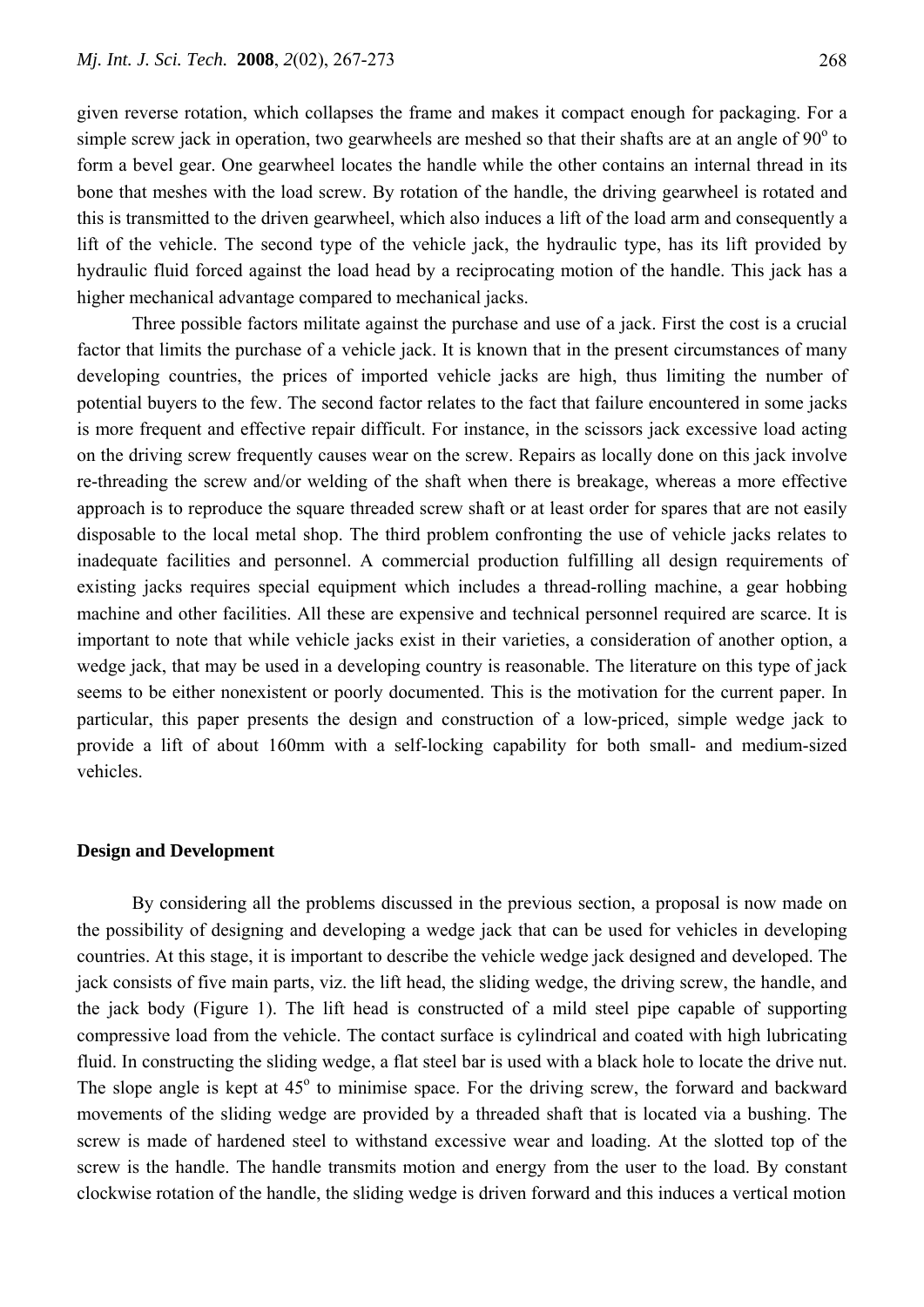



All dimensions in millimeters. (For all other unspecified dimensions, use 5 mm.)

| Part no. | Description    | Quantity |
|----------|----------------|----------|
|          | Lift head body |          |
|          | Body           |          |
| 3        | Sliding wedge  |          |
| 4        | Slotted screw  |          |
| 5        | Driving nut    |          |
|          | Handle         |          |

269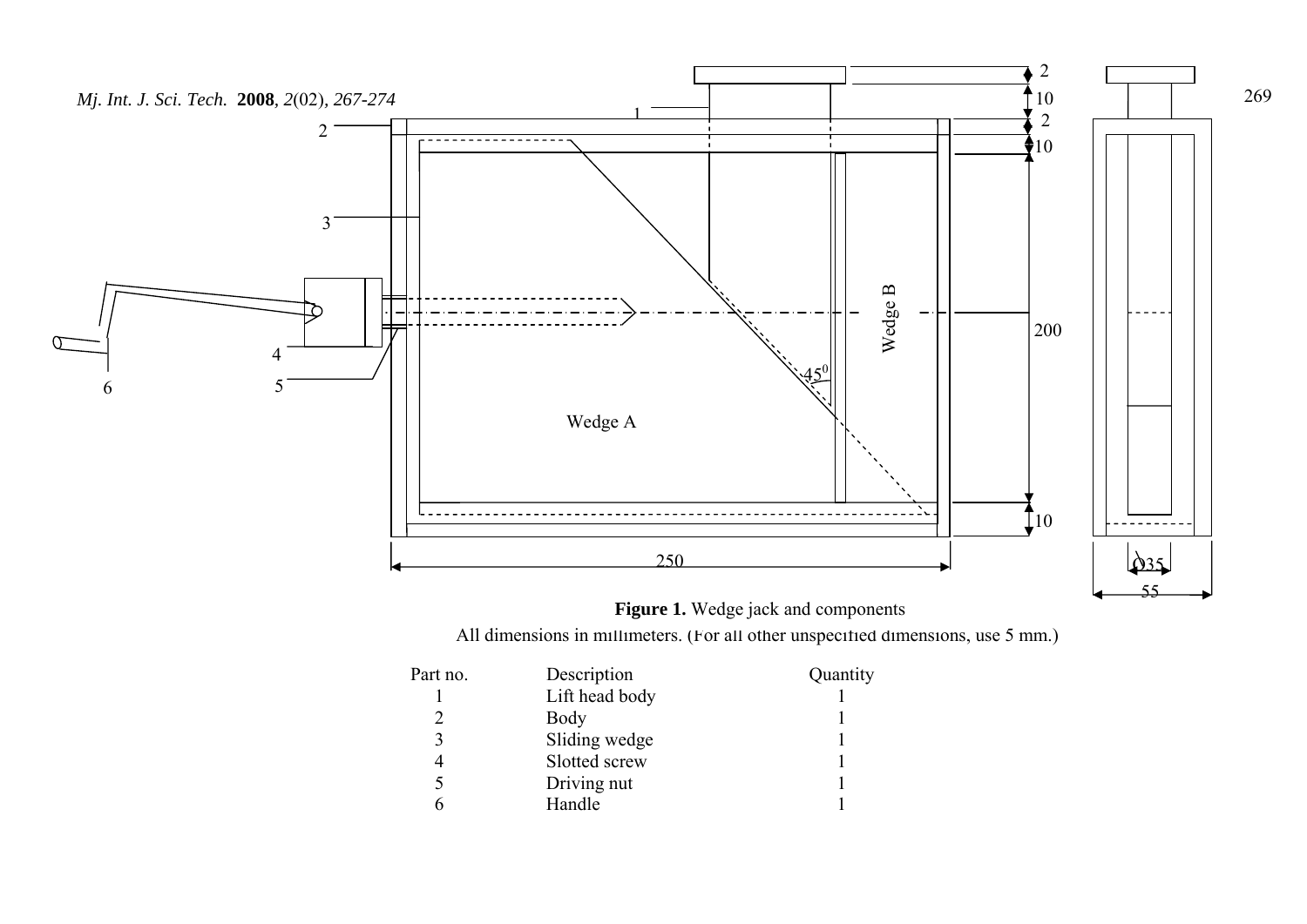on the load head giving the desired lift. The handle axis lies at different inclination to the horizontal resulting in the estimated mechanical advantage of about 120 based on ergonomic and other considerations. The handle is made of a steel rod with a welded pin at the end to locate the slot on the driving screw. The jack body is fabricated from a 2-mm flat bar. A back plate locates the bushing from which the screw rotates. The front portion is uncovered to allow the sliding wedge to traverse the whole length. The lift head guide is welded to the top cover of the body.

Consideration is given to the fact that a low technology product is desired for ease of use. It has to be cheap, light, potable, and operated with minimum effort. It is desired that the jack provides a lift of about 160mm. In order to obtain the design data, reference is made to Bosch Automobile Handbook [3]. Tables 1-3 were complied from Bosch Automobile Handbook 2 [3]. From Table 1, it is observed that the minimum ground clearance for common passenger cars is 120 mm.

| Type of car           | Ground clearance (mm) |
|-----------------------|-----------------------|
| Audi CC               | 120                   |
| <b>BMW 318</b>        | 125                   |
| <b>BMW 524</b>        | 140                   |
| Escort 1.4 cc         | 140                   |
| Sierra 1.8 GL         | 120                   |
| Peugeot 505 GR        | 120                   |
| Peugeot 305 GLD       | 120                   |
| Renault R4 GTL        | 175                   |
| Accord Ex             | 160                   |
| Mazda 323 Lx 1.3      | 150                   |
| Toyota Corolla 1.3 GL | 160                   |

**Table 1.** Ground clearance for common passenger cars in Nigeria [3]

Thus, in essence this implies that the maximum height of the jack cannot be more than 120mm, otherwise it will be physically impossible to place the jack directly under the chassis before providing a manual lift. Equally, from Table 2, the maximum inflated tyre thickness which constitutes the minimum lift for clear raising from ground is 130 mm.

**Table 2.** Inflated tyre thickness for some selected passenger cars [3]

| Type of car           | Inflated tyre thickness |  |  |
|-----------------------|-------------------------|--|--|
|                       | $(=$ minimum lift) (mm) |  |  |
| Audi CC               | 116                     |  |  |
| <b>BMW 524</b>        | 123                     |  |  |
| Peugeot 505 GR        | 123                     |  |  |
| Sierra 1.8 GL         | 116                     |  |  |
| Accord Ex             | 130                     |  |  |
| Mazda                 | 109                     |  |  |
| Toyota Corolla 1.3 GL | 123                     |  |  |

This also constitutes a useful guide in jack proportioning in the design data. The maximum weight from the range of vehicles tabulated in Table 3 is 1,660 kg. Since about 2/3 of the weight will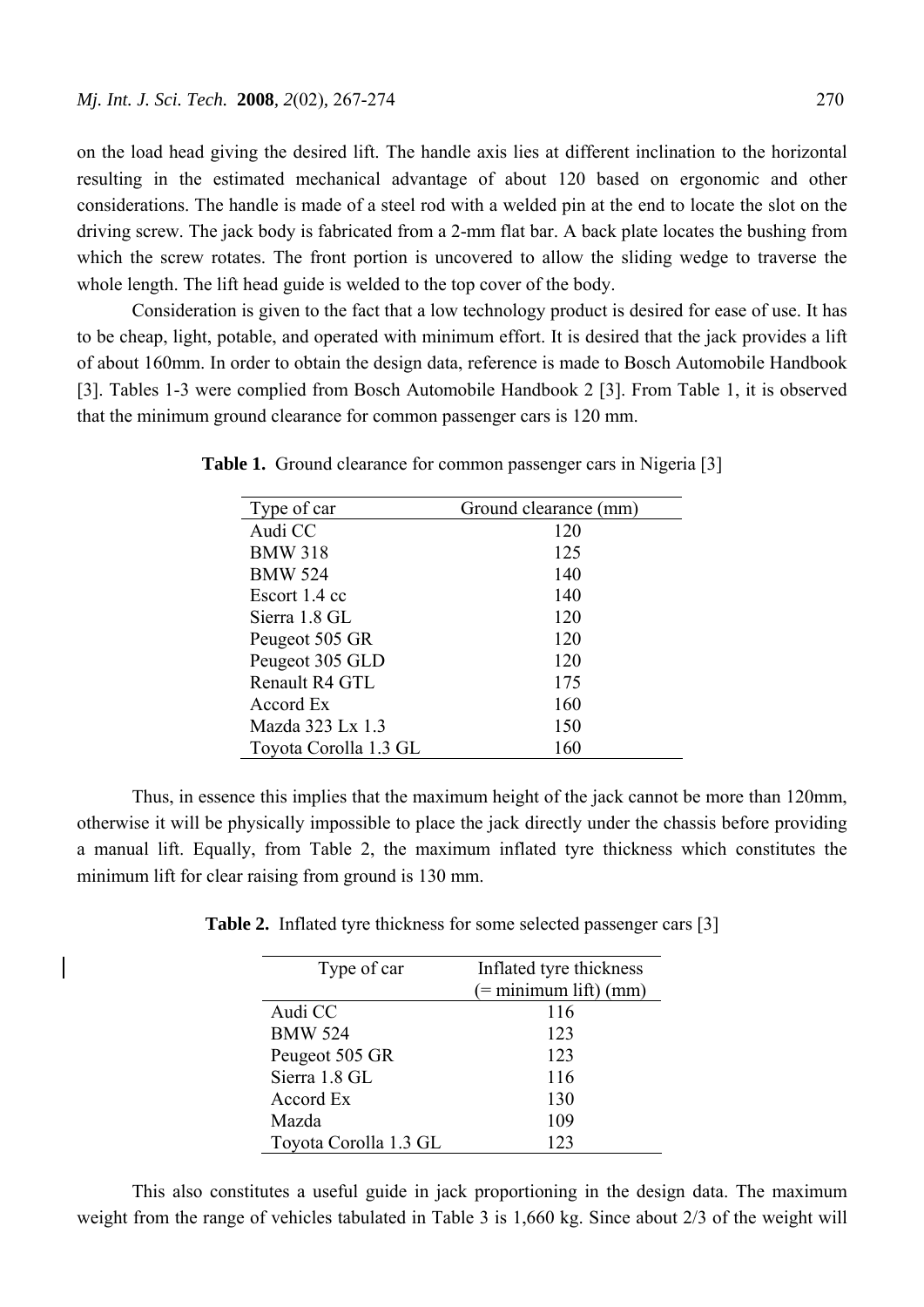be on the engine side, and this will equally be shared between the two tyres at the engine side, the maximum load on the jack (W) will be 610 kg.

| Type of car    | Curb weight (kg) | Max weight (kg) |
|----------------|------------------|-----------------|
| Audi CC        | 950              | 1410            |
| <b>BMW 524</b> | 1310             | 1810            |
| Peugeot 505 Sr | 1215             | 1655            |
| Sierra 1.8 GL  | 1065             | 1600            |
| Accord Ex      | 1105             | 1660            |
| Mazda          | 880              | 1450            |
| Toyota Corolla | 865              | 1385            |

|  |  | <b>Table 3.</b> Curb weight and maximum weight for selected passenger cars in Nigeria [3] |  |  |  |  |  |
|--|--|-------------------------------------------------------------------------------------------|--|--|--|--|--|
|  |  |                                                                                           |  |  |  |  |  |

At this stage, an evaluation of applied forces is done. The forces are evaluated from the standpoints of wedges A and B, which are indicated in Figure 1. The basic equations for the evaluation of applied forces, as presented by McGill and King [4] are as follows:

| (Nomenclature: | $\mu$ and $\mu$    | $=$ coefficient of friction               |
|----------------|--------------------|-------------------------------------------|
|                |                    | $F_1, F_2$ = frictional forces            |
|                |                    | $N_1, N_2$ = normal forces                |
|                | P                  | $=$ applied load                          |
|                | W                  | $=$ vehicle load                          |
|                | D                  | $=$ diameter of shaft                     |
|                | $D_i$              | $=$ linear diameter of shaft              |
|                | $D_0$              | $=$ outer diameter of shaft               |
|                | FS F               | $=$ factor of safety                      |
|                | $\theta_{,\alpha}$ | $=$ angle of inclination                  |
|                | $E_{\parallel}$    | $=$ modulus of elasticity                 |
|                | $\mathbf{L}$       | $=$ lift distance                         |
|                | π                  | $= 3.142$                                 |
|                |                    | $W_{cr}$ = critical load to cause bucking |
|                | $P_{cr}$           | $=$ critical applied load)                |
|                |                    |                                           |

For wedge A (see Figure 1), summing up forces along the x-axis yields

| $P - F_1 \cos \theta - N_1 \sin \theta - F_2 = 0$                                            |  |
|----------------------------------------------------------------------------------------------|--|
| $\Gamma$ $\Gamma_{\text{in}} \Lambda + \overline{M}$ $\Lambda_{\text{in}} \Lambda = \Lambda$ |  |

$$
F_1 \operatorname{Sin} \theta + N_2 - N_1 \operatorname{Cos} \theta = 0 \tag{2}
$$

$$
F_2 = N_2 \tag{3}
$$

$$
F_1 = \mu N_1 \tag{4}
$$

For wedge B (see Figure 1):

$$
N_1 \sin \alpha - F_3 - P = 0 \tag{5}
$$

 $N_1 \text{Cos } \alpha - N_3 = 0$  (6)

$$
F_3 - \mu N_3 = 0 \tag{7}
$$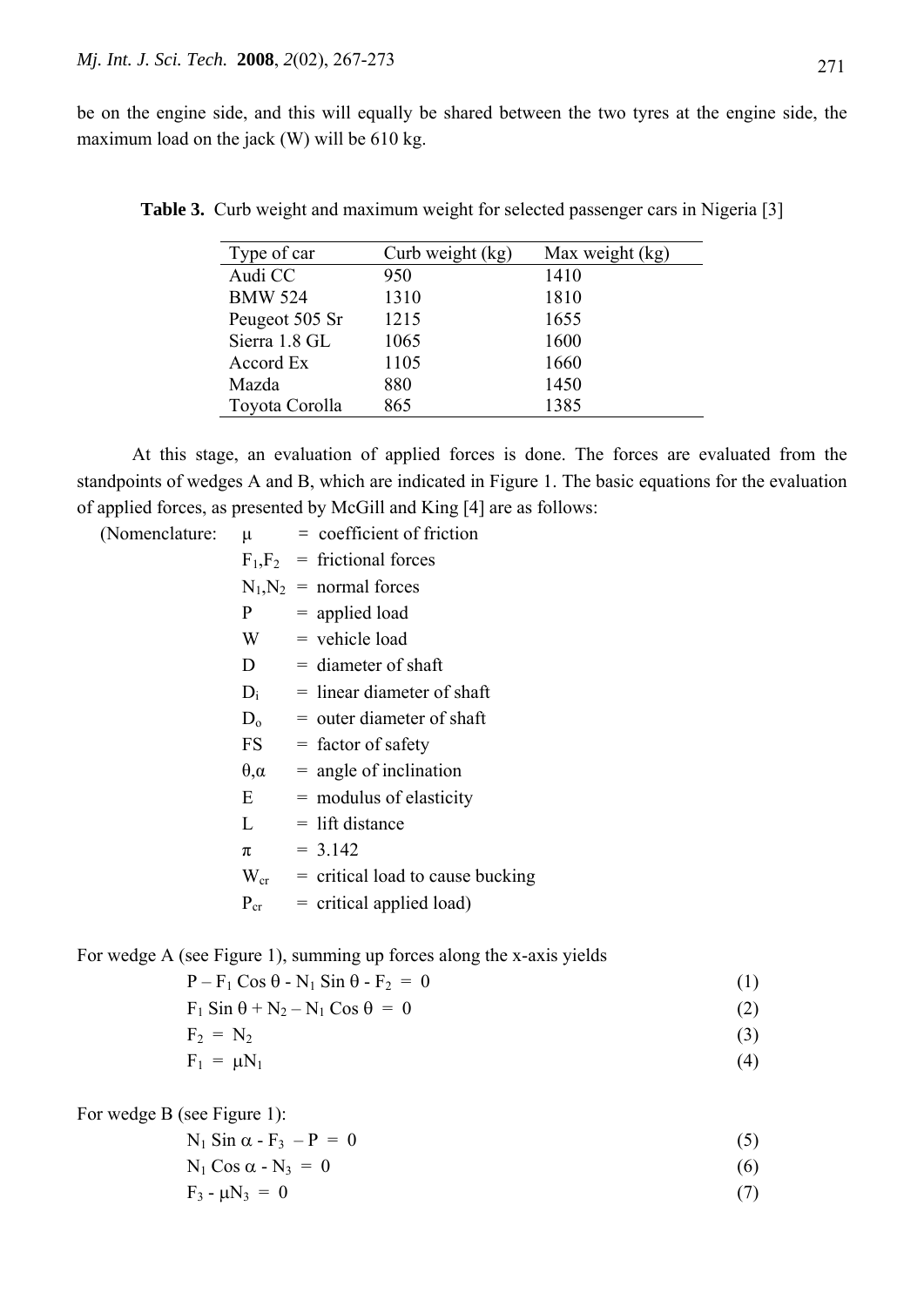By substituting (3) and (4) into (1) and (2), also substituting equation (7) into (5), four basic equations are obtained as follows:

| $P - \mu N_1 \cos \theta - N_1 \sin \theta - N_2 = 0$                                | (8)  |
|--------------------------------------------------------------------------------------|------|
| $\mu$ N <sub>1</sub> Sin $\theta$ + N <sub>2</sub> – N <sub>1</sub> Cos $\theta$ = 0 | (9)  |
| $N_1$ Sin $\alpha$ - $\mu N_3 - W = 0$                                               | (10) |

$$
N_1 \sin \alpha - \mu_1 s_3 - w = 0 \tag{10}
$$
  

$$
N_1 \cos \alpha - N_3 = 0 \tag{11}
$$

$$
N_1 \cos \alpha - N_3 = 0 \tag{11}
$$

These equations are solved for input values of  $\theta$ ,  $\alpha$ ,  $\mu$  and W. The next stage is to utilise specific design values of  $\theta = 45^{\circ}$  (for minimum traverse length),  $\alpha = 45^{\circ}$  (lift head being vertical),  $\mu =$ 0.20 (metal to metal contact),  $W = 7982N$  (actual load x FS) (vehicle load), where FS is the factor of safety given as 1.5. Now, by substituting these values in the set of equations (8) to (11), we obtain  $P =$ 5096N, which is the load on the screw required to advance the screw in the direction of loading. For the screw shaft design, the screw is treated as a column subjected to the point load P. The critical load to cause bucking, defined as  $W_{cr}$ , is expressed as

$$
W_{cr} = \frac{\pi^3 \text{ED}^4}{256 \text{L}} = P \tag{12}
$$

Given that E is the modulus of elasticity of the material, and  $L = 160$ mm (minimum lift + 30) mm), then D is obtained as 15 mm. This is the required screw diameter to transmit the load applied. The lift head is another item to design. The lift load is treated as a column. Thus, the governing equation used, represented as  $P_{cr}$  or W, is defined as follows for the hollow section:

$$
P_{cr} = W = \frac{\pi^3 E(D_o^4 - D_i^4)}{256L}
$$
 (13)

By substituting appropriate values and solving iteratively, this yields  $D_0 = 35$ mm and  $D_i = 30$ mm.

# **Product Fabrication and Test**

Based on the design proposed above, a model jack was fabricated and tested on some common passenger cars found in Nigeria, which have low and medium ground clearance. The material used for fabrication were mainly steel plates and iron rods. Test results show that the jack gave a good lift without any pre-manual lifting. Also, the jack weighs about 4 kg, which is an acceptable weight in comparison with other kinds of mechanical jacks (Table 4). The information provided in Table 4 also ascertains that a cost of  $\frac{1}{2}$ , 000 (\$1 =  $\frac{1}{2}$ ) is within the range for other mechanical jacks. However, the large-scale production of this specimen is expected to considerably reduce its production cost to a very competitive price.

**Table 4.** Cost and weight comparison of some jacks [5]

| Type of jack        | Weights range (kg) | Cost range $(\mathbb{H})$ |
|---------------------|--------------------|---------------------------|
| Mechanical          | 2.5-4              | 1000-3000                 |
| Hydraulic           | $2.5 - 5$          | 1000-2500                 |
| Designed wedge jack |                    | 1000                      |